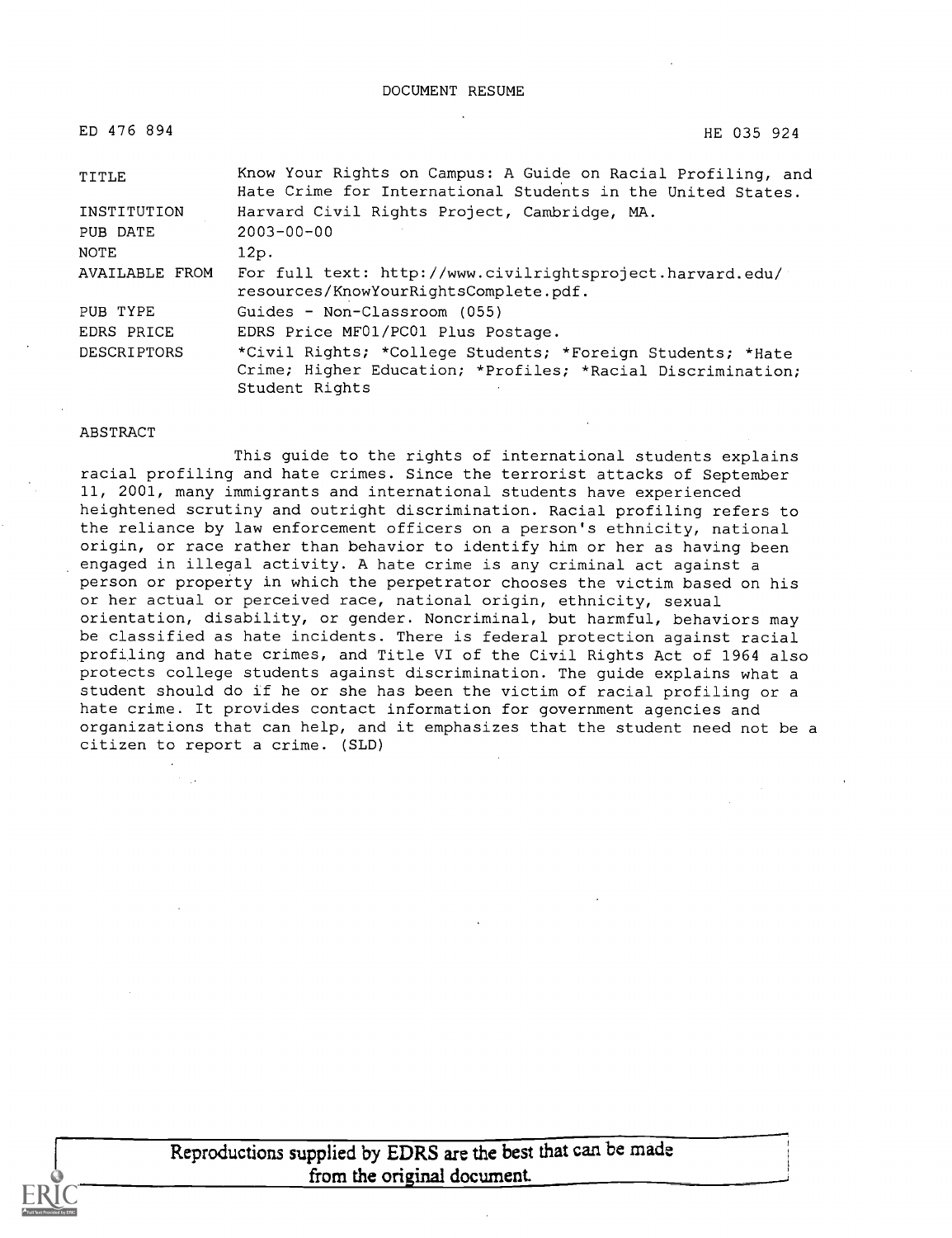# Know Your Rights on Campus: A Guide on Racial Profiling, and Hate Crime for International Students in the United States

The Civil Rights Project Spring 2003

U.S. DEPARTMENT OF EDUCATION Office of Educational Research and Improvement EDUCATIONAL RESOURCES INFORMATION

CENTER (ERIC)<br>This document has been reproduced as<br>received from the person or organization originating it.

Minor changes have been made to improve  $\Omega$ reproduction quality

7 Points of view or opinions stated in this document do not necessarily represent official OERI position or policy.

PERMISSION TO REPRODUCE AND DISSEMINATE THIS MATERIAL HAS BEEN GRANTED BY M. BYRNE TO THE EDUCATIONAL RESOURCES INFORMATION CENTER (ERIC) 1



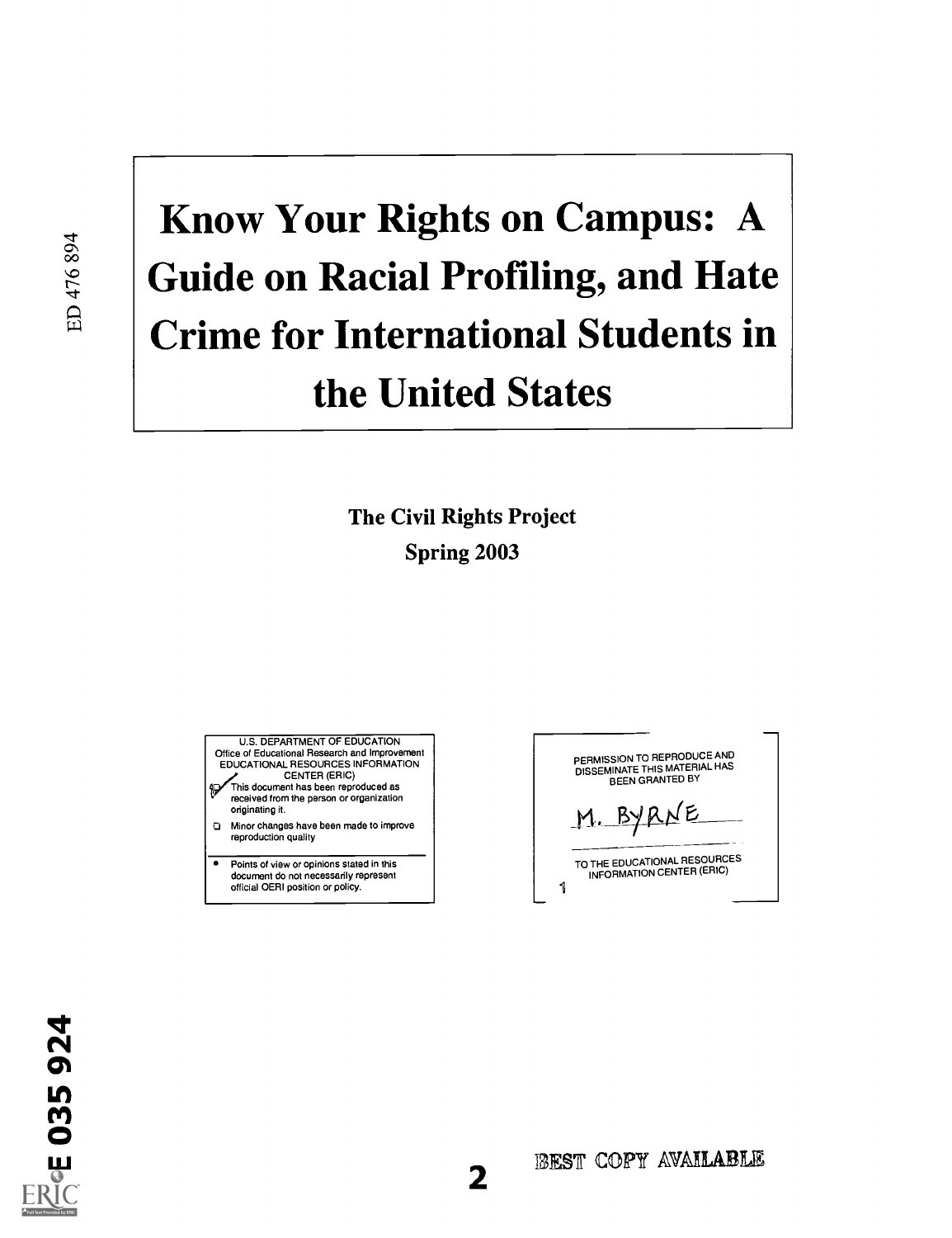

### Know Your Rights on Campus: A Guide on Racial Profiling, and Hate Crime for<br>International Students in the United States

The Civil Rights Project at Harvard University

#### **Spring 2003**

#### Introduction

The devastating terrorist attacks of September 11, 2001 have radically transformed the rights and responsibilities of immigrants visiting, studying and living in the United States. Immigrants—particularly those from certain Middle Eastern, Arab, and South Asian countries—now face heightened scrutiny and are subject to intensified immigration regulations. Since the September 11 tragedies, members of the Middle Eastern, Arab, and South Asian communities in the United States have also experienced verbal threats, physical violence, racial profiling regardless of citizenship status and the discriminatory use of classified and secret evidence in immigration proceedings targeting Middle Eastern, Arab, and South Asian persons.

Middle Eastern, Arab, and South Asian college and university students also have been affected by the post-9/11 tightening of immigration restrictions as well as by the post-9/11 anti-terrorist backlash. Middle Eastern, Arab, and South Asian students on college campuses have experienced widespread harassment in the aftermath of the 9/11 attacks. They have received threatening phone messages, e-mails, racial epithets, and even death threats. Some students have even left the United States and returned home, fearing for their physical safety. Investigators from both the Federal Bureau of Investigation and the Department of Homeland Security (which has taken over the duties of the Immigration and Naturalization Service (INS)) also have contacted administrators on hundreds of college campuses to collect information about students from particular Middle Eastern, Arab, and South Asian countries.

The war against Iraq has fueled another backlash in this country against Middle Eastern, Arab, and South Asians in the United States. Racial harassment and hate crimes against people of Middle Eastern, Arab, and South Asian descent

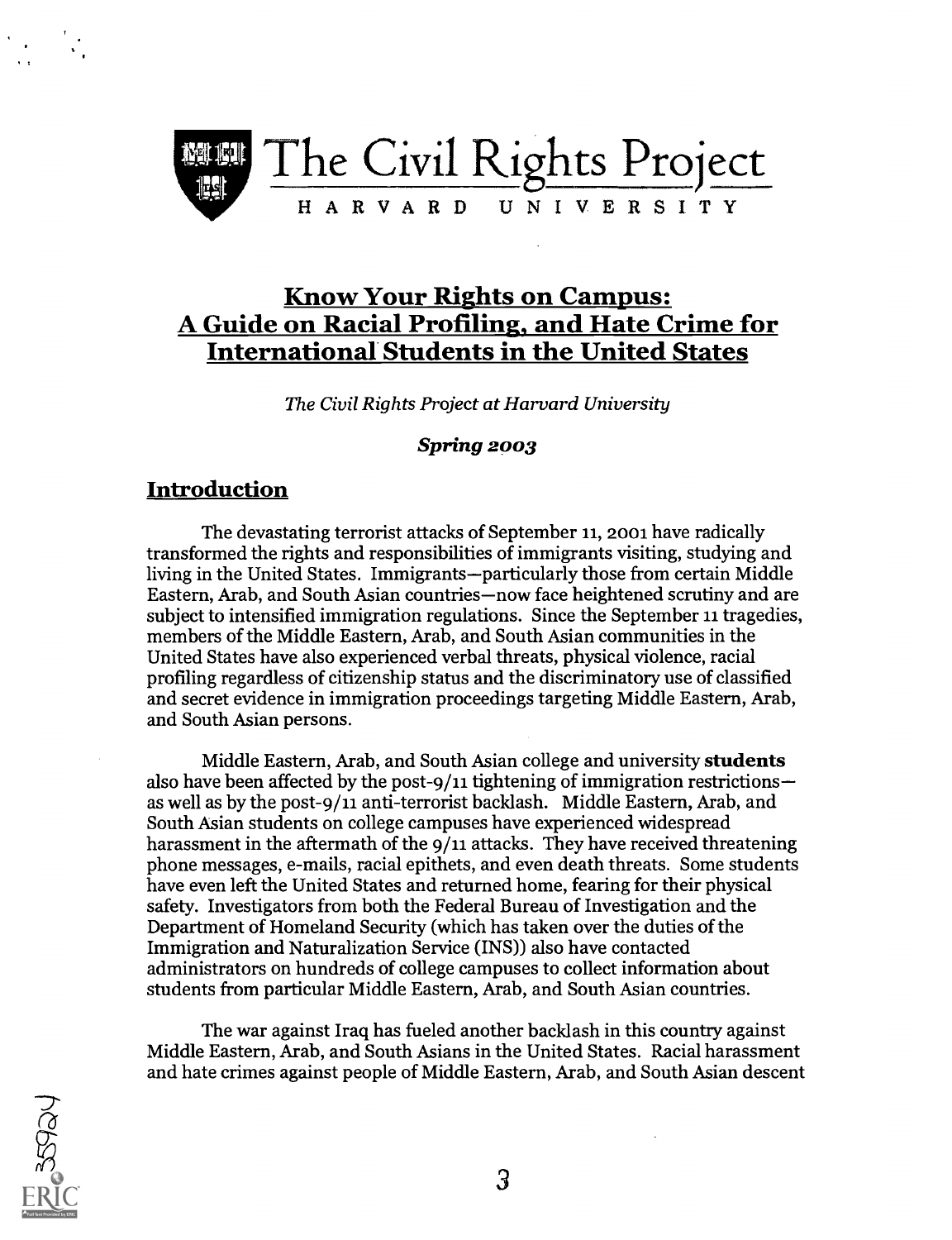is on the increase again and the need to safeguard the civil rights and civil liberties of these groups is both vital and urgent.

#### What Protections Do I Have if I Face Harassment on Campus?

Since the terrorist attacks of September  $11<sup>th</sup>$ , 2001, and in the time leading up to the current war on Iraq, many Middle Eastern, Arab, and South Asian students have encountered unprecedented racial hostility and violence. Such threats are particularly challenging to international students because international students lack an immediate network of family and friends in the United States and often face such harassment in tandem with adjusting to American academics and culture.

#### What are Racial Profiling and Hate Crimes?

Racial profiling refers to reliance by law enforcement officers on a person's ethnicity, national origin, or race, rather than on his/her behavior or other information, to identify him/her as being or having been engaged in illegal activity.1 Racial profiling can result in a person's being followed, detained, harassed, arrested or abused because of his/her race, ethnicity, national origin, and/or religious affiliation.

A hate crime, also known as a bias-motivated crime, is any criminal act against a person or property, where the perpetrator chooses the victim based on his or her actual or perceived race, religion, national origin, ethnicity, sexual orientation, disability, or gender. Hate crimes can range from vandalism to violent physical assaults. Some states do not have laws treating these crimes differently from the underlying criminal act. Most states have laws that require harsher criminal punishments for those who commit bias-motivated acts.<sup>2</sup> As people have started to recognize the harsh emotional and psychological impact that hate crimes have on our nation's neighborhoods and communities, more and more states have moved to prosecute these crimes aggressively. Non-criminal, but harmful behavior that is motivated by a person's real or perceived race, religion, national origin, ethnicity, sexual orientation, disability, or gender, can be classified as "hate incidents," which may include non-threatening name-calling, use of racial slurs, or the dissemination of racist leaflets.

Since the events of September  $11<sup>th</sup>$ , 2001, Middle Eastern, Arab, and South Asian university students have been victims of widespread racial profiling and hate crime across the nation. These university students have been viewed suspiciously because of their appearance or religious and cultural affiliations. Such racial profiling and hate crimes not only harm individual students, causing problems ranging from academic difficulties to physical and psychological trauma, but also affect everyone in the targeted group. Racial profiling and hate crimes particularly impact international students, who are far away from the familiar support networks of friends and family in their home countries. Indeed,

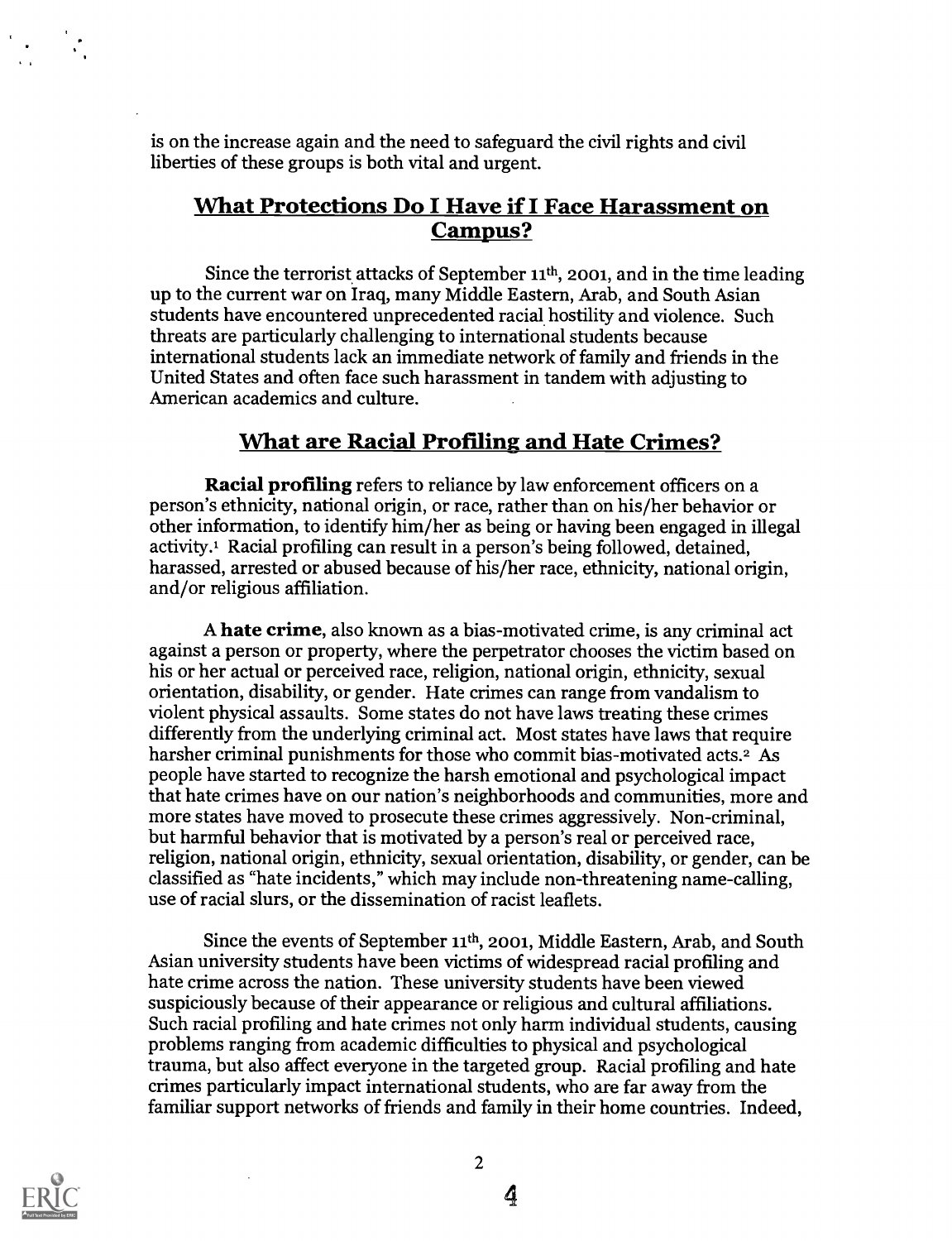since 9/11 many international students from Middle Eastern, Arab, and South Asian countries have returned home because of the intolerable levels of racial hostility that they experienced on campus and in the community. Racial hatred also undermines the mission of American universities, which is to promote diversity, tolerance, understanding, and equal educational opportunity.

#### How Do I Identify Racial Profiling?

- Do law enforcement practices or university policies occur wholly or in part because of the racial, ethnic, national origin and/or religious backgrounds of targeted students?
- Is there a pattern of victims from the same race, ethnicity, national origin and/or religion?
- Are law enforcement officers or university administrators investigating potential misconduct due to the actual or perceived race, ethnicity, national origin and/or religious affiliation of the individual rather than because of the behavior of the individual or other credible information?

#### What Do Racial Profiling and Hate Crimes Look Like?

#### Examples of Racial Profiling:

- Investigators questioned Shira, a graduate student on a student  $\bullet$ visa from Lebanon, about her views on Osama bin Laden, the names of her favorite restaurants, and about her plans after graduation.3 News reports indicate that federal investigators have contacted administrators on more than 200 college campuses to collect information about students from Middle Eastern countries.
- Mohammed, an Iranian-born U.S. citizen, is on his way home for vacation. When the plane is about to take off, an airline employee approaches him and tells him to grab his belongings and get off the plane. He is told that the pilot does not feel comfortable flying with him on board because of the way he looks.4
- Omeed, a student from Pakistan, is walking home to his university dormitory from the university library. Campus security stops him and asks to see his student identification. Omeed left his student ID in his apartment. Although he is wearing a backpack, carrying books, and coming from the

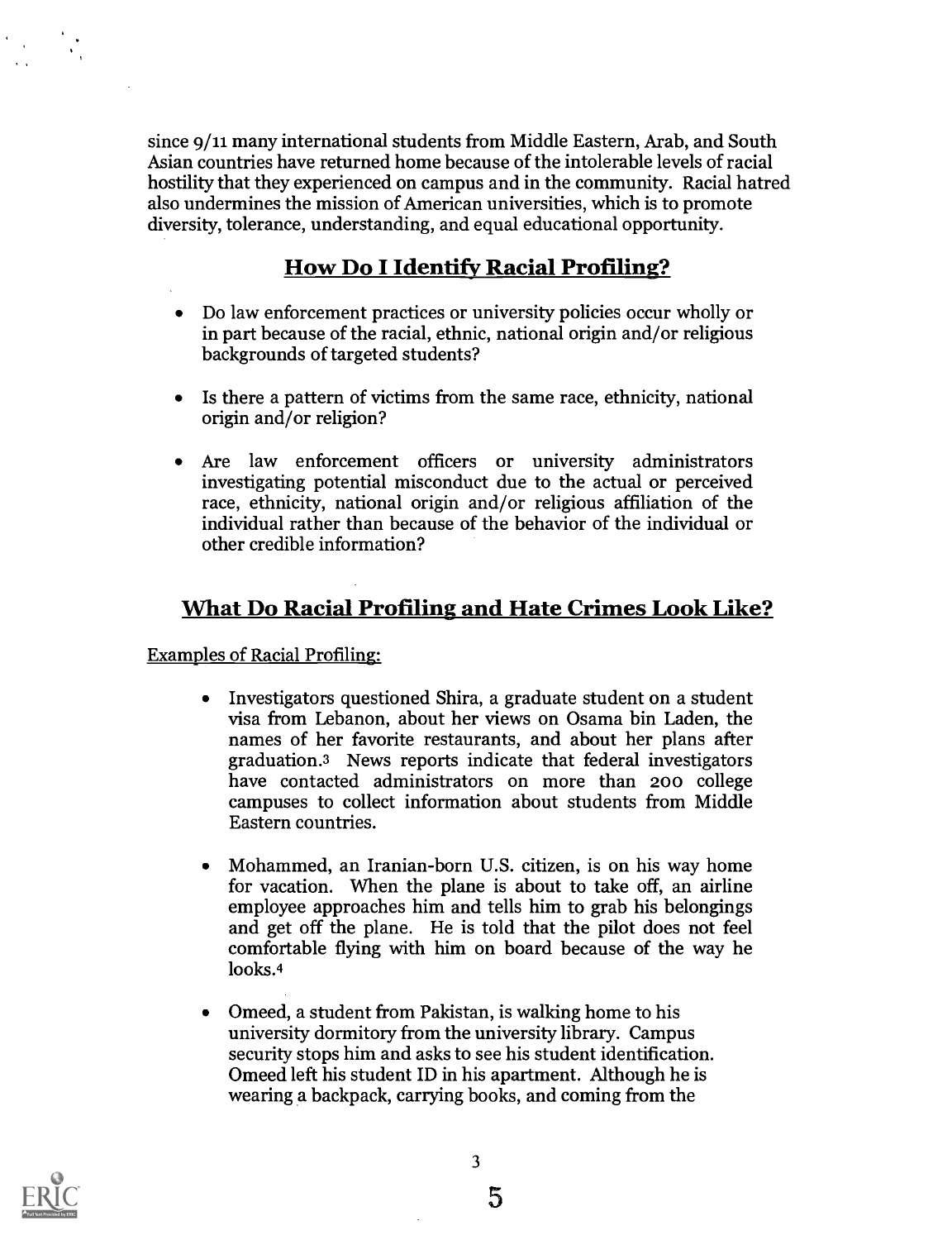library, campus security continues to question Omeed for another 3o minutes before dismissing him with a warning not to be on campus again without a valid student ID. Several groups of white students walked by before, during and after the police questioned Omeed and none of the students were asked to show their student IDs.

#### Examples of Hate Crimes:

- The Islamic-American Students Association office is vandalized and broken into several times over the school year. Racist graffiti is always sprayed all over the office.
- An Iraqi student is slapped and kicked on campus by a student he had never met before after a party. During the assault, the attacker called him a supporter of Saddam Hussein and that he should go back to his country so that the United States could teach him a lesson.

# You Have The Right Not To Be Subject To Racial Profiling or Hate Crimes!

#### Federal Protection Against Racial Harassment and Hate Crimes

In addition to the federal criminal laws against hate crimes, Title VI of the Civil Rights Act of 1964 also protects college students against discrimination. It states that "No person in the United States shall, on the ground of race, color, or national origin, be excluded from participation in, be denied the benefits of, or be subjected to discrimination under any program or activity receiving Federal financial assistance."

#### What Protection Does Title VI Offer College Students?

- In colleges and universities that receive federal funding (money from the  $\bullet$ U.S. Government), Title VI bans discrimination on the basis of race, color, or national origin.
- As a student of a college or university that receives federal funding, you have a right to study in an educational environment that is free from racial harassment or hostility.  $\bullet$
- Title VI provides enforcement against racially hostile environments, which the Department of Education defines as an atmosphere "created by oral, written, graphic or physical conduct related to an individual's race, color, or national origin that is sufficiently severe, persistent or pervasive so as to

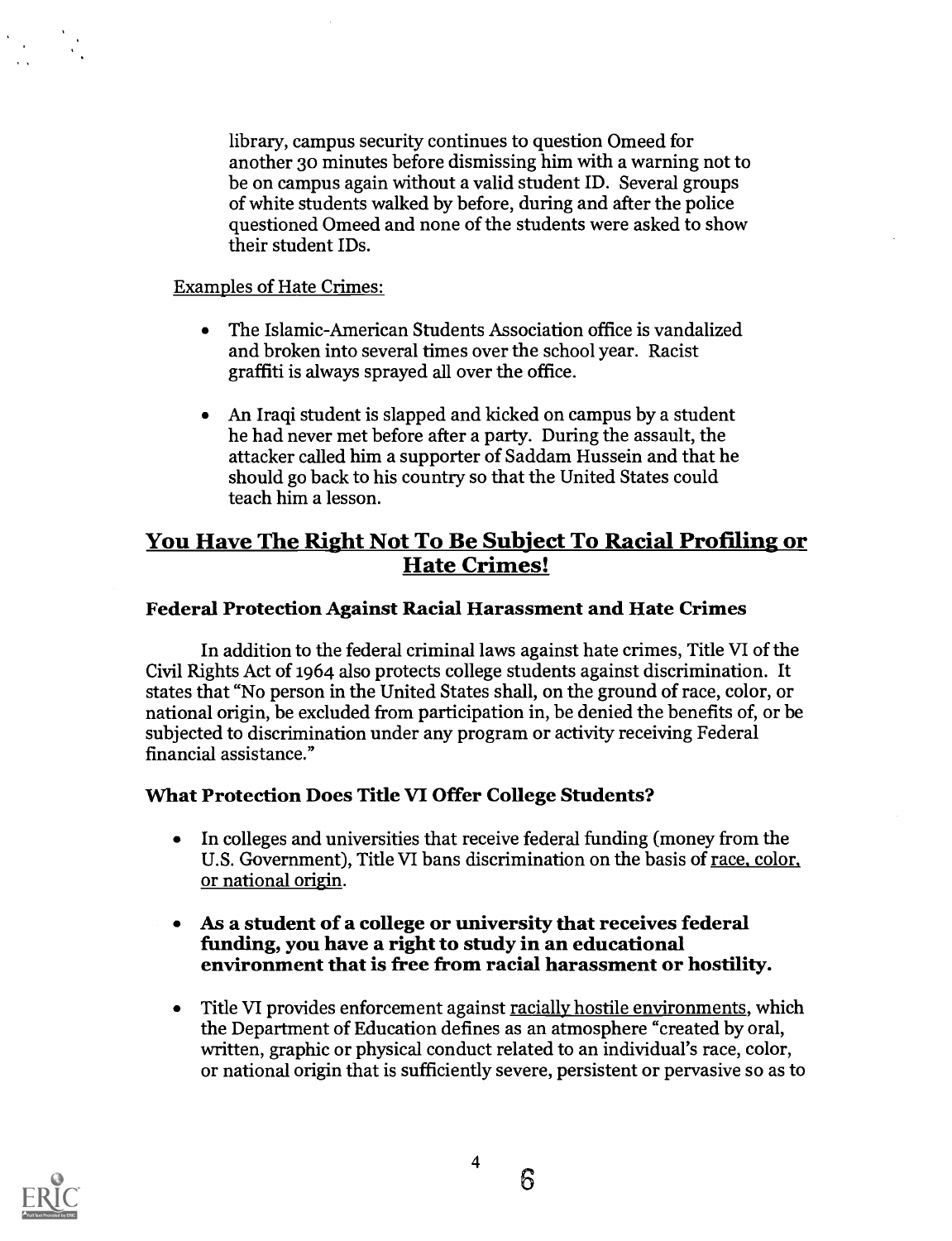interfere with or limit the ability of an individual to participate in or benefit from the recipient's programs or activities."

Title VI also bans racial harassment such as racially motivated physical attacks, racial epithets scrawled on school walls, and organized hate activity directed at students.

#### What and Whom Does Title VI Cover?

- Because most public and private colleges and universities receive some federal financial assistance, Title VI applies to most colleges. If your college receives federal financial assistance (which includes loan or grant money for students), all of your college's programs are subject to the Title VI standards.
- Title VI covers all of a college's on-campus and off -campus programs,  $\bullet$ including academic programs, extracurriculars, and athletics.
- Programs covered by Title VI may include, but are not limited to, admissions, recruitment, financial aid, academic programs, student treatment and services, counseling and guidance, discipline, classroom assignments, grading, vocational education, recreation, physical education, athletics, housing, and employment.
- Title VI protects parents, students, and some employees from discrimination.

#### When Has My University Violated Title VI?

- If your college or university causes or encourages racially hostile behavior, it has violated Title VI. If you complain about racially hostile behavior to your university and it fails to take action, it has violated Title VI. Once the university knows that racially hostile behavior is occurring, it has a legal responsibility to take action against it.
- Racially hostile environments can be created by the actions of other  $\bullet$ students; professors; college employees; or college administrators. For a Title VI violation to exist, the person who commits racially hostile actions or behavior does not have to be an employee of the university. In addition, it does not matter if you are not the specific target of the racially hostile behavior—a racially hostile environment at a university that receives money from the government is against the law.

#### Examples of a Racially Hostile Environment:

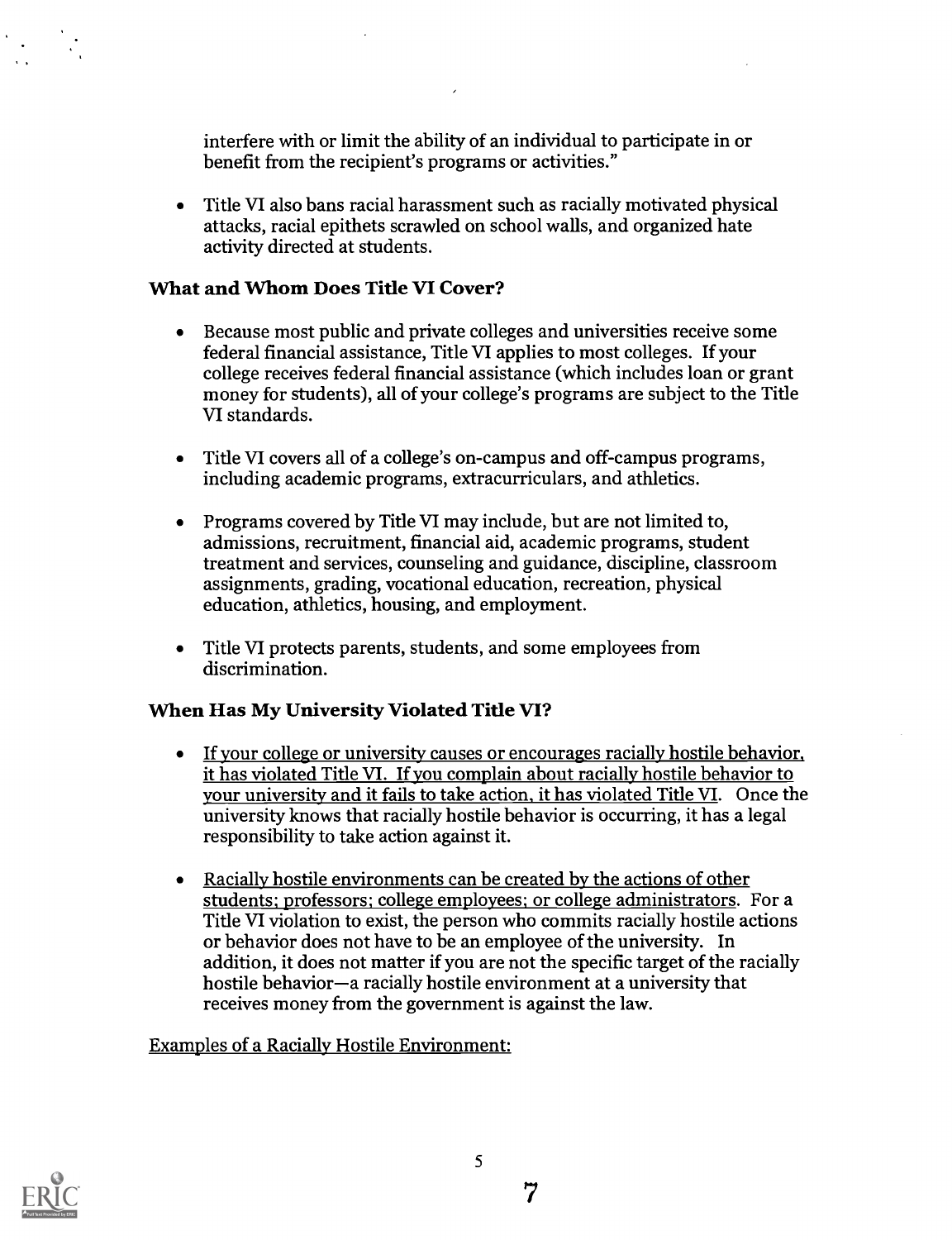- Several students hang up posters around campus saying "All Muslims are Murderers" and send anti-Muslim e-mail messages. The university administration knows about the posters and e-mail messages, but leaves the posters up and takes no action.
- Muslim female students wearing hijab are always harassed and intimidated by other students as they walk home from their weekly meeting of the campus Islamic Students Group and university administrators have been notified but have taken no action to stop the harassment.

# What To Do if You Experience Racial Profiling or a Hate Crime

#### If You Experience Racial Profiling:

- Document the incident (time, place, location, witnesses). Discuss the incident with your family, friends, or other trusted individuals so that you remember the specific details of the incident. Save any evidence.
- File a complaint. It is important that college and university authorities and the broader campus community are aware that racial profiling is occurring.
	- o On Your Campus, Contact:
		- Campus security or your local police department.  $\bullet$
		- Dean of Students, Student Life Office, International Student Organization or other university administrators.
		- Cultural, Religious, or Student Organizations
	- o Outside of Your Campus, Contact:
		- American Civil Liberties Union: 125 Broad Street, New York, N.Y. 10004, (212) 549-2585, http:// www.aclu.org. The ACLU also has branch offices in all fifty states. Call ACLU's Racial Profiling Hotline, 1-877-6-PROFILE to report that you have been racially profiled.
		- American-Arab Anti-Discrimination Committee  $\blacksquare$ (ADC): 4201 Connecticut Avenue, N.W., Washington, D.C. 20008, (202) 244-2990, e-mail: adc@adc.org, http://www.adc.org
		- The Council on American Islamic Relations (CAIR): 453 New Jersey Avenue, S.E., Washington, D.C. 20003,



6

8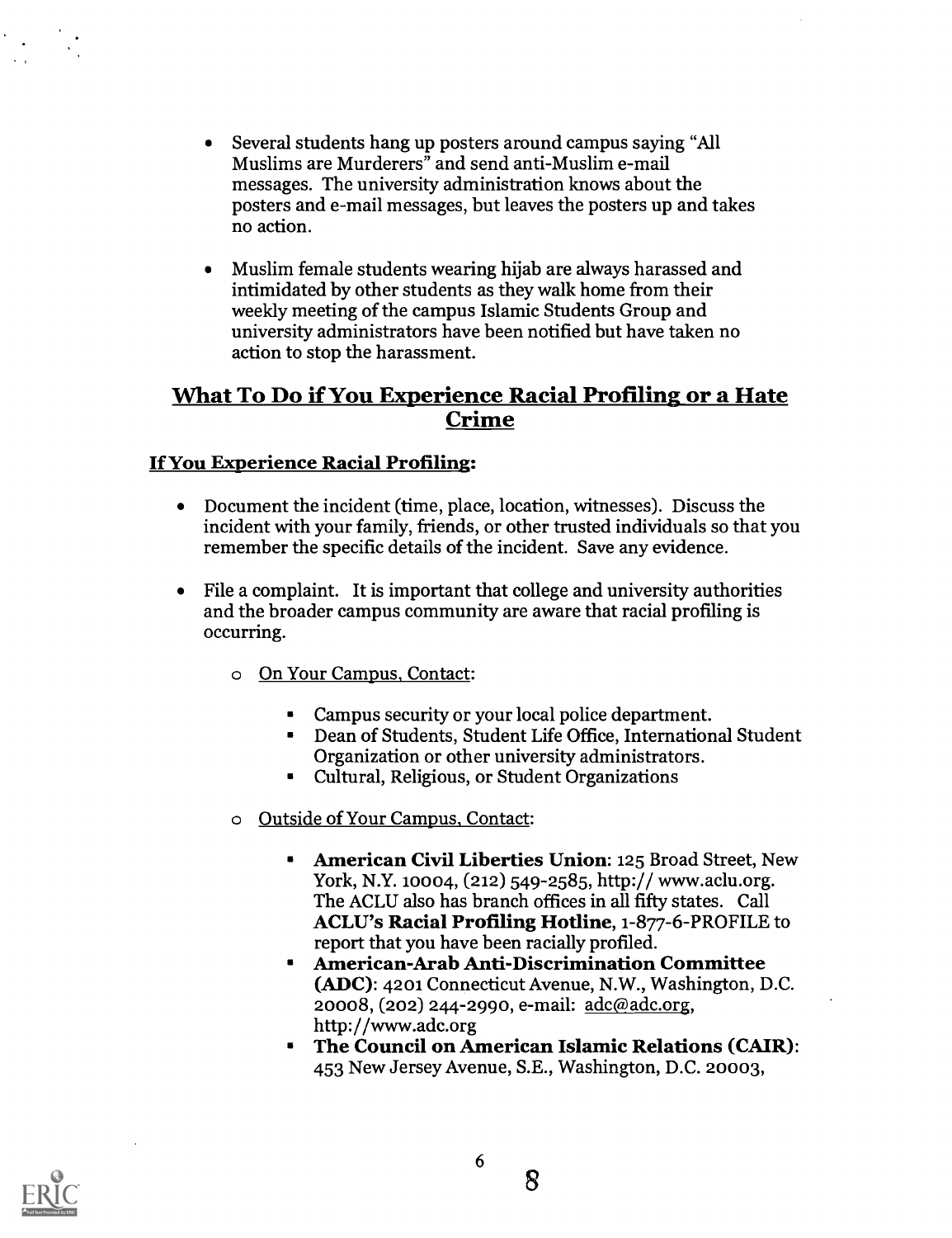$(202)$  488-8787, e-mail: cair@cair-net.org, http://www.cairnet.org

National Lawyers Guild, 143 Madison Avenue, New York, N.Y. 10016, (212) 679-5100, e-mail: nlgno@nlg.org, http://www.nlg.org.

#### If You Are the Victim of a Hate Crime:

- IMMEDIATELY, call your local police or campus police. You do not  $\bullet$ need to be a citizen to report a crime. You can also report the incident to your local FBI office. In many areas, "911" is the best number to call in an emergency. Make sure to include as many details as possible. Ask that they treat the incident as a hate crime.
- Document the incident (time, place, location, witnesses). Discuss the incident with your family, friends, or other trusted individuals so that you remember the specific details of the incident. Save any evidence and take photographs.
- Tell a college official -- any college official (professors, resident assistants in your dorms, counselors, administrators). Every federally funded college must have a designated person to ensure compliance with certain civil rights statutes, a "Civil Rights Coordinator." This person focuses on discrimination and harassment.
- Contact cultural, religious, or student organizations for support. Consider issuing a statement from student or community leaders, meeting with campus officials and alumni, holding a news conference, or organize a protest.
- Contact an advocacy or victim assistance organization. These organizations provide support, advocacy, and referral services for victims of harassment, violence and hate crimes. In addition, these advocacy organizations track hate crime data and work in collaboration with schools, communities and law enforcement agencies in violence and hate prevention training.
- Report the hate crime, as appropriate, to the National Asian Pacific American Legal Consortium at http://www.napalc.org/programs/antiviolence/resources/12- Incident%20Reporting%20Form.pdf, The Council on American Islamic Relations (CAIR) at http://www.cair-net.org/ireport/, Stop the Hate at http://www.stopthehate.org/get help/report a crime.php, or Hate-Crime Network at http://hate-crime.website-works.com/. These are not

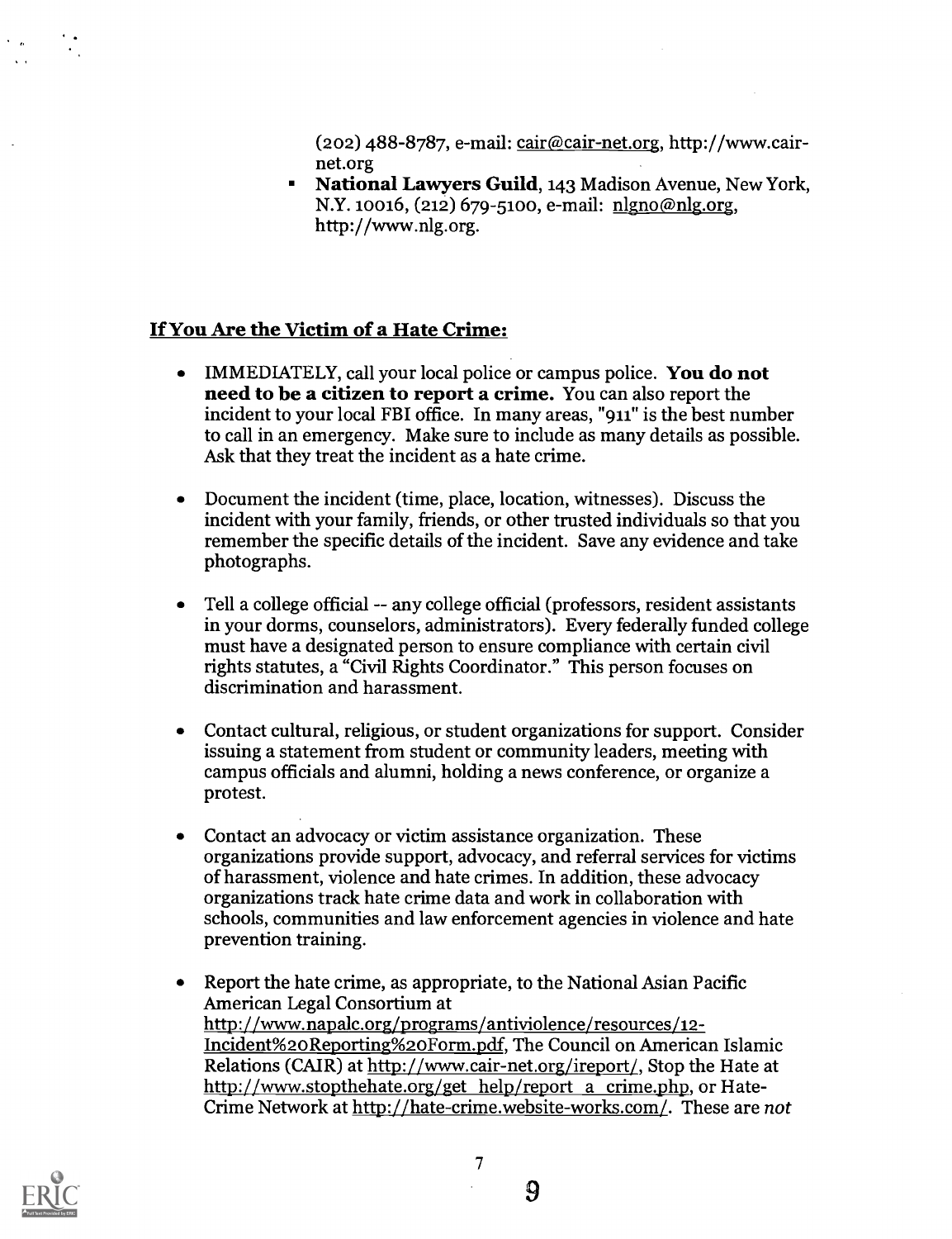official crime reports but your reports help these organizations draw attention to the problem of hate crimes and assist them in their work to prevent hate incidents.

- National Organizations Concerned about Hate Crimes:
	- o National Asian Pacific American Legal Consortium (NAPALC): (202) 296-2300, http://www.napalc.org/programs/antiviolence/resources/index .htm
	- o American-Arab Anti-Discrimination Committee (ADC): (202) 244-2990, http://www.adc.org
	- o The Council on American Islamic Relations (CAIR): (202) 488-8787, http://www.cair-net.org
	- o Anti-Defamation League: regional office contact information can be found at http://www.adl.org/main regional.asp
	- o U.S. Department of Justice, Community Relations Services: national and regional office contact information can be found at http://www.usdoj.gov/crs/crs off.htm

#### How Can You Enforce Your Title VI Rights?

- The Department of Education's Office of Civil Rights enforces Title VI by  $\bullet$ investigating and resolving complaints about Title VI violations by educational institutions that receive federal funding.
- If you think that you have been discriminated against by your college or  $\bullet$ university, before filing a complaint with the Department of Education you may want to determine what your university's "grievance process" is and use that process to resolve your complaint.
	- o You are not required by law to use your university's grievance process before filing a complaint with OCR.
	- o If you choose to use your university's institutional grievance process and also choose to file the complaint with OCR, the complaint must be filed with OCR within 60 days after the last act of the institutional grievance process.
- If you think you have been discriminated against by your college or  $\bullet$ university, you may file a formal complaint against the institution, as long as it receives Federal funds (almost all universities receive federal funds), with the U.S. Department of Education's Office for Civil Rights, (202) 205- 5413, 1-800-421-3481. You can file a complaint on-line at http://www.ed.gov/offices/OCR/complaintprocess.html or through one of



 $\Delta\Delta\sim 1$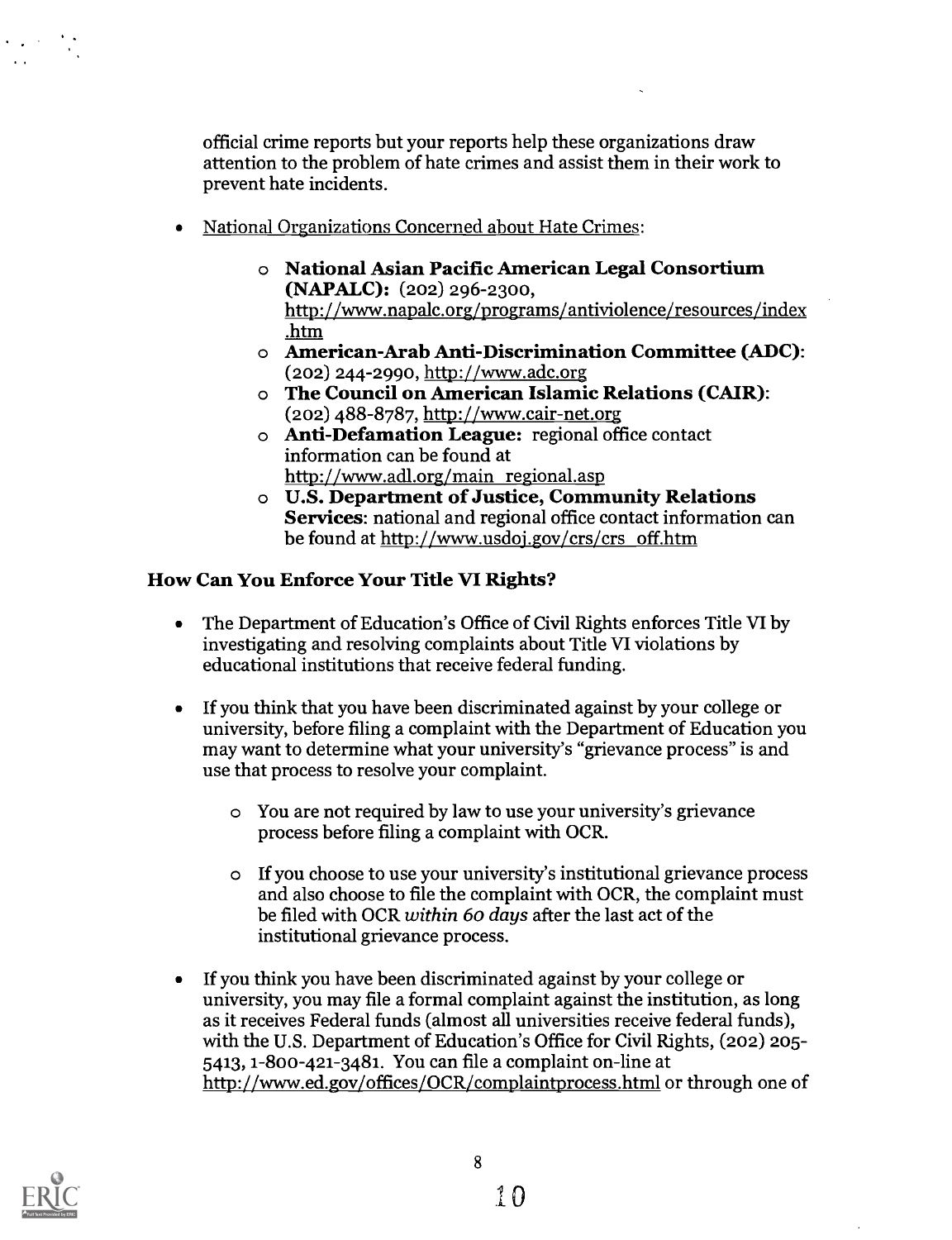the regional enforcement offices. You can locate your regional OCR office at: http://bcoloi.ed.gov/CFAPPS/OCR/contactus.cfm

- $\circ$  The OCR process can be very lengthy the entire process will take at least 6 months to one year to initiate and develop. OCR is not your best resource for getting an immediate response  $-$  turn to local civil rights and community-based organizations for more rapid assistance.
- o When filing an OCR complaint, you may complain on behalf of someone else-the discrimination need not have happened to you.
- o You must file the complaint within 180 calendar days of the discrimination.
- o You do not have to be a U.S. citizen to file a complaint under Title VI.
- o You need to file a formal letter of complaint. The letter should explain:
	- Who was discriminated against; in what way; by whom;  $\blacksquare$ when the discrimination took place; who was harmed; who can be contacted for further information; your name, address and telephone number and the name of your college or university; and as much background information as possible about the discriminatory incidents.
	- $\blacksquare$ State whether you think a whole group has been discriminated against (for example, if all students of a particular national origin group are being targeted)
	- If you are filing a complaint, OCR will keep your identity  $\blacksquare$ confidential unless there is some legal requirement for disclosure.
- o If an investigation indicates that your university has violated Title VI, OCR will try to work with your university to see if your university will voluntarily change its behavior. Most cases are resolved voluntarily between the complaining party and the university. If your university is uncooperative, in extremely limited circumstances OCR will initiate enforcement action against the university.

 $11$ 

9



 $<sup>1</sup>$  See Deborah Ramirez et al., A Resource Guide on Racial Profiling Data Collection Systems: Promising Practices and</sup> Lessons Learned, Washington, DC: U.S. Dep't of Justice, 2000, at 3.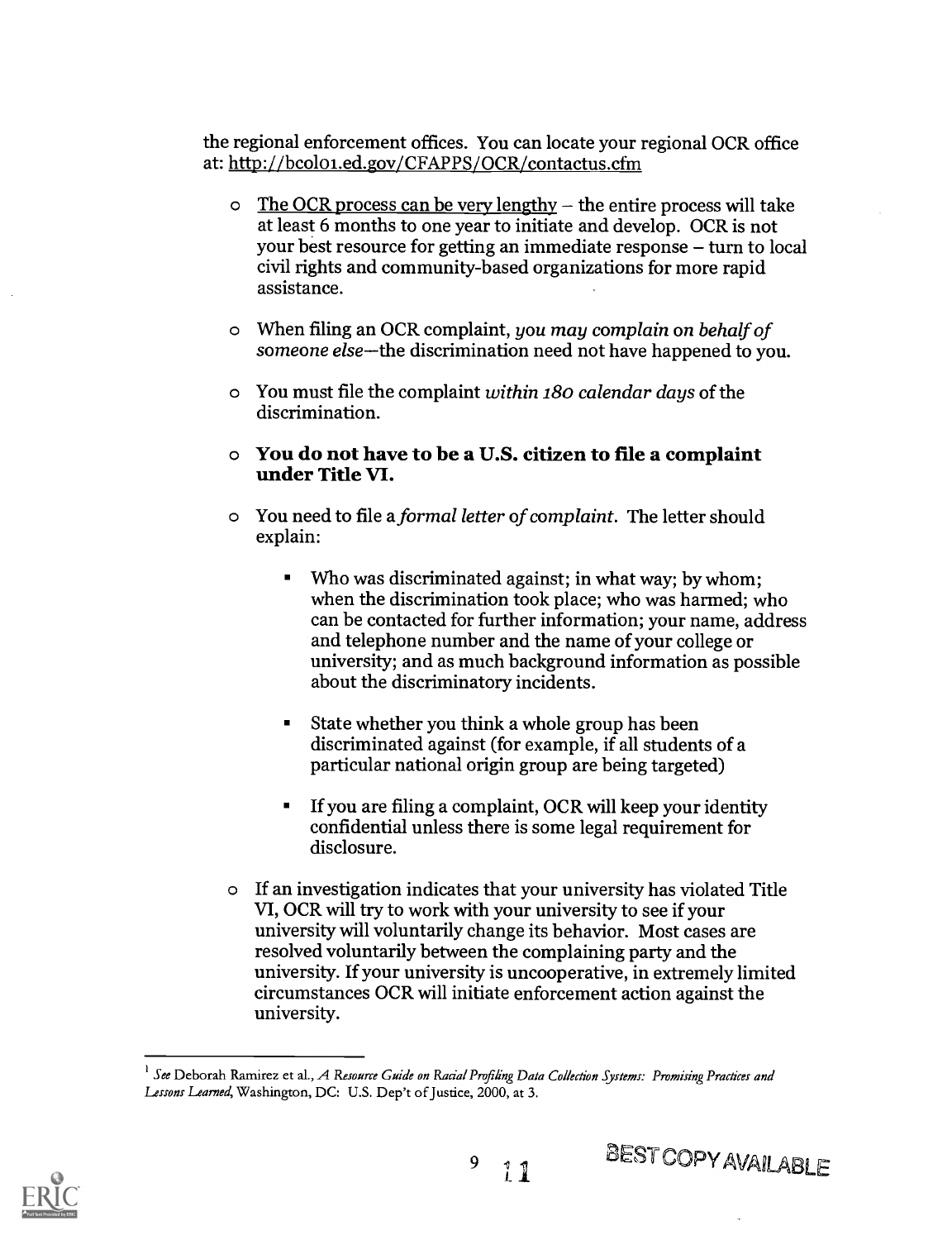$2$  Each state's law may differ and may not include protection for every group mentioned. The Anti-Defamation League has created an interactive map of the U.S. to determine what constitutes a protected category in your state. Visit http://www.adl.org/learn/hate crimes laws/map frameset.html for an outline of each state's statutory provisions.

<sup>3</sup> This example is based on reports by international students on college campuses. Jacques Steinberg, In Sweeping Campus Canvasses, U.S. Checks on Mideast Students, The New York Times, Nov. 12, 2001, available at http://www.nytimes.com/2001/11/12/national/12STUD.html.

This example is based on the experiences reported by Vahid Zohrehvandi. Airlines, Passengers Confront Racial Profiling (CNN, Oct. 3, 2001), available at http://www.cnn.com/

2001/TRAVEL/NEWS/10/03/rec.airlines.profiling/.